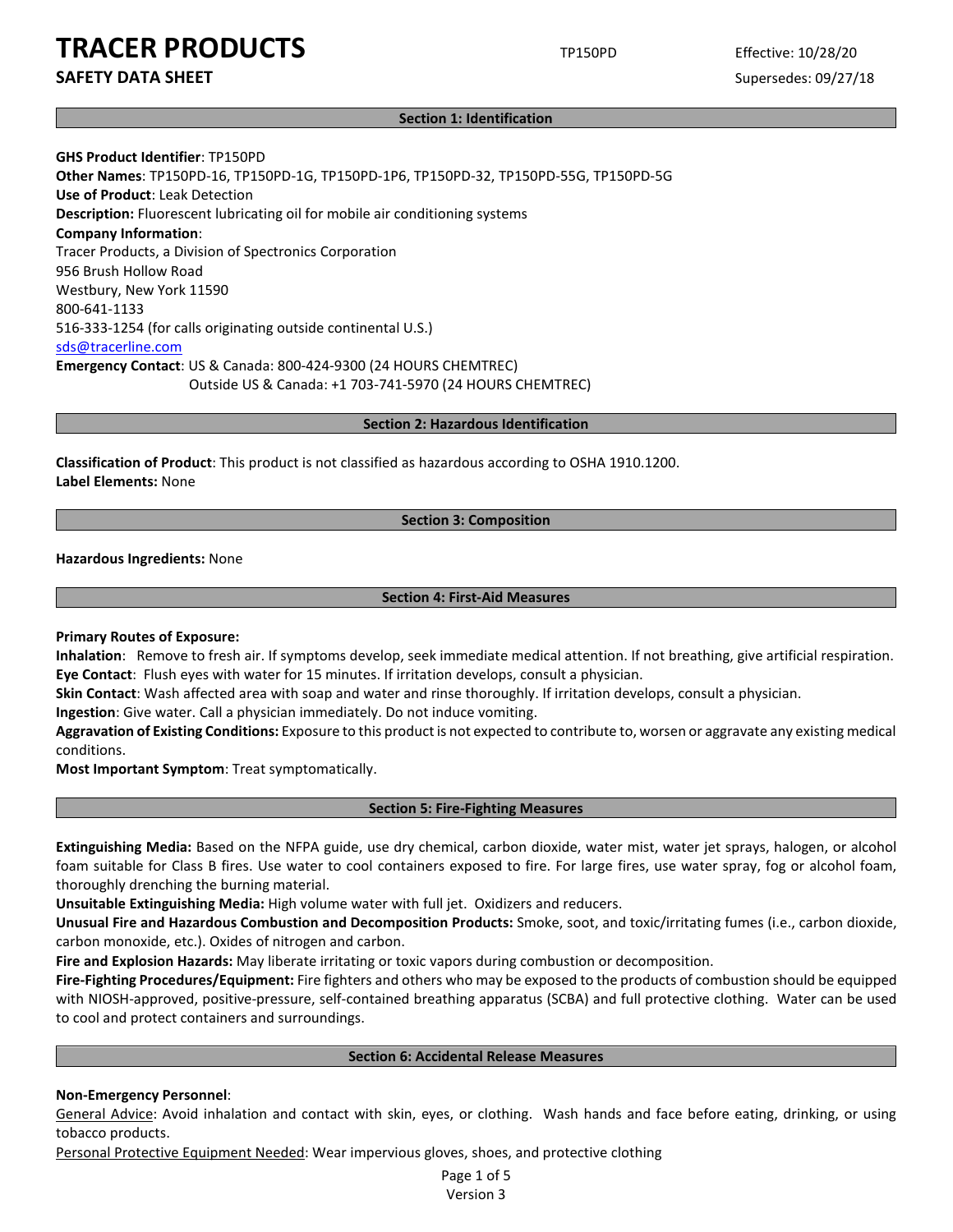**Emergency Personnel**:

Suitable Protective Gear: Wear impervious gloves, shoes and protective clothing.

Unsuitable Protective Gear: Not Applicable

**Environmental Precautions**: Prevent any contamination of local soils and water supply. Prevent ground water infiltration or any ground penetration. Avoid the spreading or entering into watercourses by using sand, soil, or other types of barriers. If contamination into water course or sewage system, alert appropriate authorities.

# **Containment/Clean-up Methods**:

Containment & Recovery of Product: Contain with absorbent material, such as clay, soil, universal binding medium, or any commercially available absorbent. Shovel reclaimed dye and absorbent into a recovery or salvage drums for disposal. For larger spills, transfer to a salvage tank for recovery or safe disposal. Any residues should be treated like a small spill. This is not a RCRA hazardous waste per Title 40 CFR 261. Stop material from contaminating soil, or from entering sewers or bodies of water. For larger spills, transfer to a salvage tank for safe recovery/disposal. Residues are treated as small spills.

Disposal**:** Either incinerate or land fill in accordance with applicable local, state and federal regulations.

# **Section 7: Handling and Storage**

**Handling Precautions:** Use product only in well ventilated areas. Avoid breathing in mists or vapors from a heated product. Avoid formation of mists. Avoid heating product near flash point. Avoid prolonged or repeated contact with skin. Handle in ambient temperature.

**Storage Conditions:** Store in a cool, dry, well-ventilated area away from heat, ignition sources, and direct sunlight. Always keep containers tightly closed. Store away from oxidizing and reducing agents.

**Personal Hygiene:** Wash hands before breaks and at the end of the work day. Do not carry cleaning clothes used to absorb product in clothing. General hygiene measures for chemicals apply.

**Empty Container Precautions:** Do not reuse empty container for any purpose.

# **Section 8: Exposure Controls/Personal Protection**

**Occupational Exposure Limits**: No exposure limits have been established for this product.

**Biological Exposure Limits**: No data available

**Engineering Controls/Ventilation**: Maintain airborne concentrations below the established exposure limits by providing adequate ventilation. General (dilution) ventilation should be acceptable. Additional local exhaust ventilation is recommended where dusts, mists or vapors may be released.

# **Personal Protective Equipment**:

Respiratory Protection: Avoid breathing vapor and/or mist. If occupational exposure limits are exceeded wear NIOSH/OSHA approved equipment. Use a respiratory protection fitted with a combination filter A-P3 for short term use. High airborne concentrations may necessitate the use of self-contained breathing apparatus (SCBA) or a supplied air respirator. Respiratory protection programs must be in compliance with 29 CFR 1910.134.

Skin Protection: Wear protective clothing and appropriate impervious gloves.

Eye Protection: Wear safety goggles with peripheral coverage approved to EU Standard EN 166, AS/NZS 1337. An eye wash facility should be readily available.

Hand Protection: When in contact with material, be sure to use proper gloves approved to standards (Europe: EN 374, U.S.: F739, & AS/NZS: 2161). Gloves made from neoprene, nitrile or butyl rubber may provide suitable chemical protection.

Hygiene Measures: Wash thoroughly after handling, especially before eating, drinking, smoking, or using restroom facilities.

# **Section 9: Physical and Chemical Properties**

**Physical State**: Liquid **Appearance**: Amber **Odor**: Mild **Odor Threshold**: No data available **pH**: No data available **Melting/ Freezing Point**: No data available **Boiling Point**/**Boiling Range**: Decompose >392° F (200° C) **Flash Point**: Greater than 500° F (260° C) **Evaporative Rate**: No data available **Solid/Gas Flammability**: No data available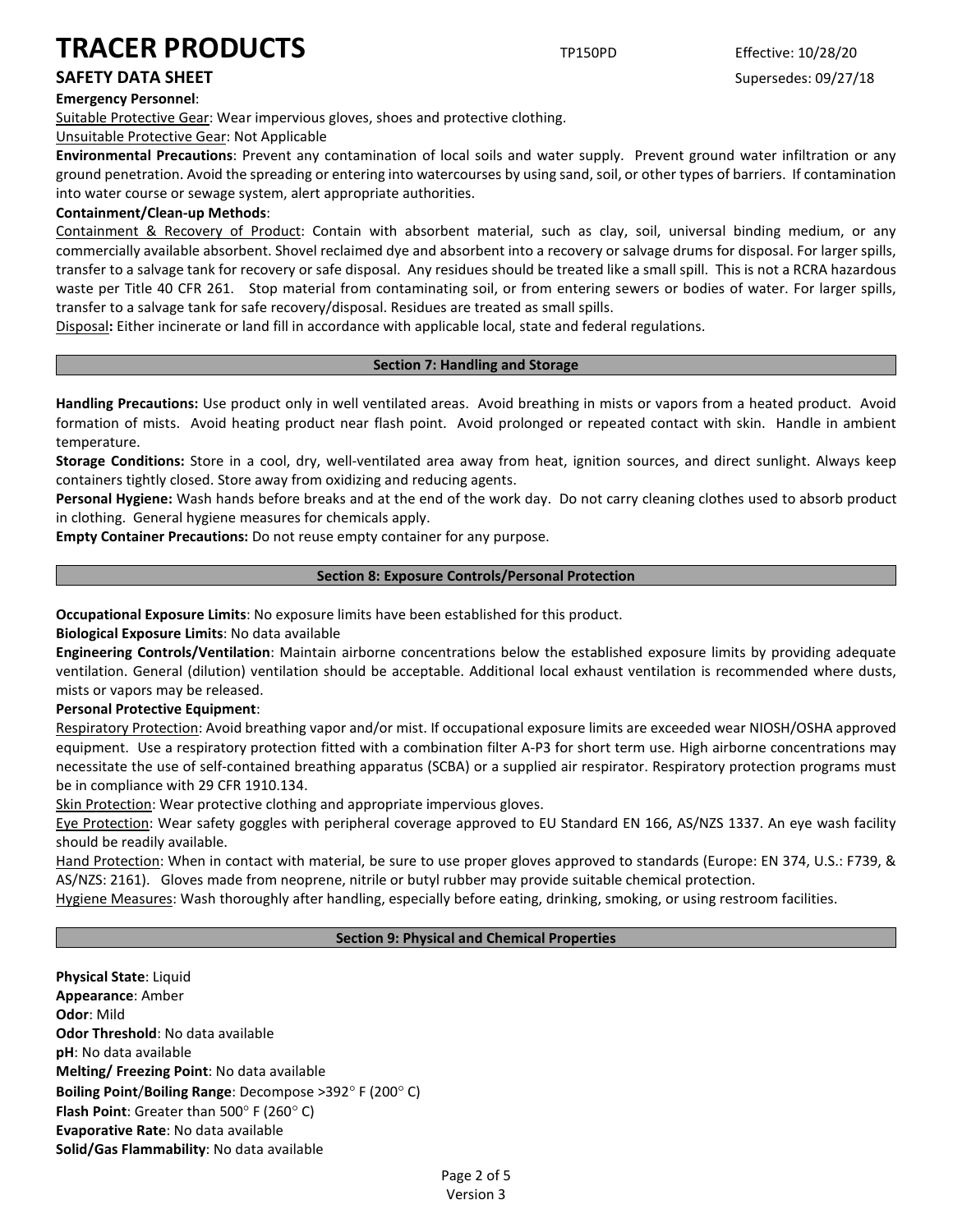# **SAFETY DATA SHEET** SUPERFOUR SUPERFOUR SUPERFOUR SUPERFOUR SUPERFOUR SUPERFOUR SUPERFOUR SUPERFOUR SUPERFOUR SUPERFOUR SUPERFOUR SUPERFOUR SUPERFOUR SUPERFOUR SUPERFOUR SUPERFOUR SUPERFOUR SUPERFOUR SUPERFOUR SUPERFOUR SU

**Upper/Lower Explosive Limit**: No data available **Vapor Pressure 68**° **F (20**° **C)**: <0.01 mmHg @ 20° C **Vapor Density (Air=1)**: No data available **Relative Density**: 1.00 **Solubility in Water**: Insoluble **Partition Coefficient: n-octanol/water**: No data available **Auto-ignition Temperature**: No data available **Decomposition Temperature**: >392° F (200° C) **Viscosity at 40°C** 145cSt **Viscosity at 100°C**: No data available **VOC:** 0

# **Section 10: Stability and Reactivity**

**Reactivity**: This product is non-reactive under ambient conditions

**Stability**: Stable under normal conditions of use. Can decompose slowly with localized heating over 300°C

**Conditions to Avoid**: High temperatures & a source of ignition. Toxic fumes may be released if product is heated above decomposition point.

**Incompatible Materials**: Strong Acids, Strong oxidizing agents, and Reducing agents Hazardous Decomposition Products: In the event of combustion, CO and CO<sub>2</sub> will be formed. **Hazardous Polymerization**: Will not occur

# **Section 11: Toxicological Information**

| Oral LD <sub>50</sub>       | Rat    | >3,815            |  |
|-----------------------------|--------|-------------------|--|
| Dermal LD <sub>50</sub>     | Rabbit | >2,000            |  |
| Inhalation LC <sub>50</sub> | Rat    | No data available |  |
| Eye Irritation              | Rabbit | Not an Irritant   |  |
| Skin Irritation             | Rabbit | Not an Irritant   |  |

**Carcinogenicity**: According to ACGIH, IARC, NTP, and OSHA, this product is not a hazardous carcinogen to humans.

**Sensitization:** This product is not classified as a sensitizer

**STOT-single exposure**: This product is not classified as a specific organ toxicant

**STOT-repeated exposure**: This product is not classified as a specific organ toxicant

**Genetic Toxicity:** This product is not classified as a genetic toxin

**Aspiration Hazard**: This product is not classified as an aspiration hazard

**Likely Routes of Exposure**: Eyes, skin and respiratory tract

**Symptoms**:

Eye Contact: May cause mild irritation

Skin Contact: May cause mild irritation

Inhalation: May cause mild irritation

Ingestion: May cause mild irritation

# **Section 12: Ecological Information**

# **Toxicity**:

| Fish LL <sub>50</sub> 96hr mg/l        | >1,000            |
|----------------------------------------|-------------------|
| Crustacean LL <sub>50</sub> 96hr. mg/l | No data available |
| Algae NOEL 72hr. mg/l                  | No data available |

**Persistence & Degradability**: No data available **Bioaccumulation Potential**: No data available **Mobility in Soil**: No data available

# **Section 13: Disposal Considerations**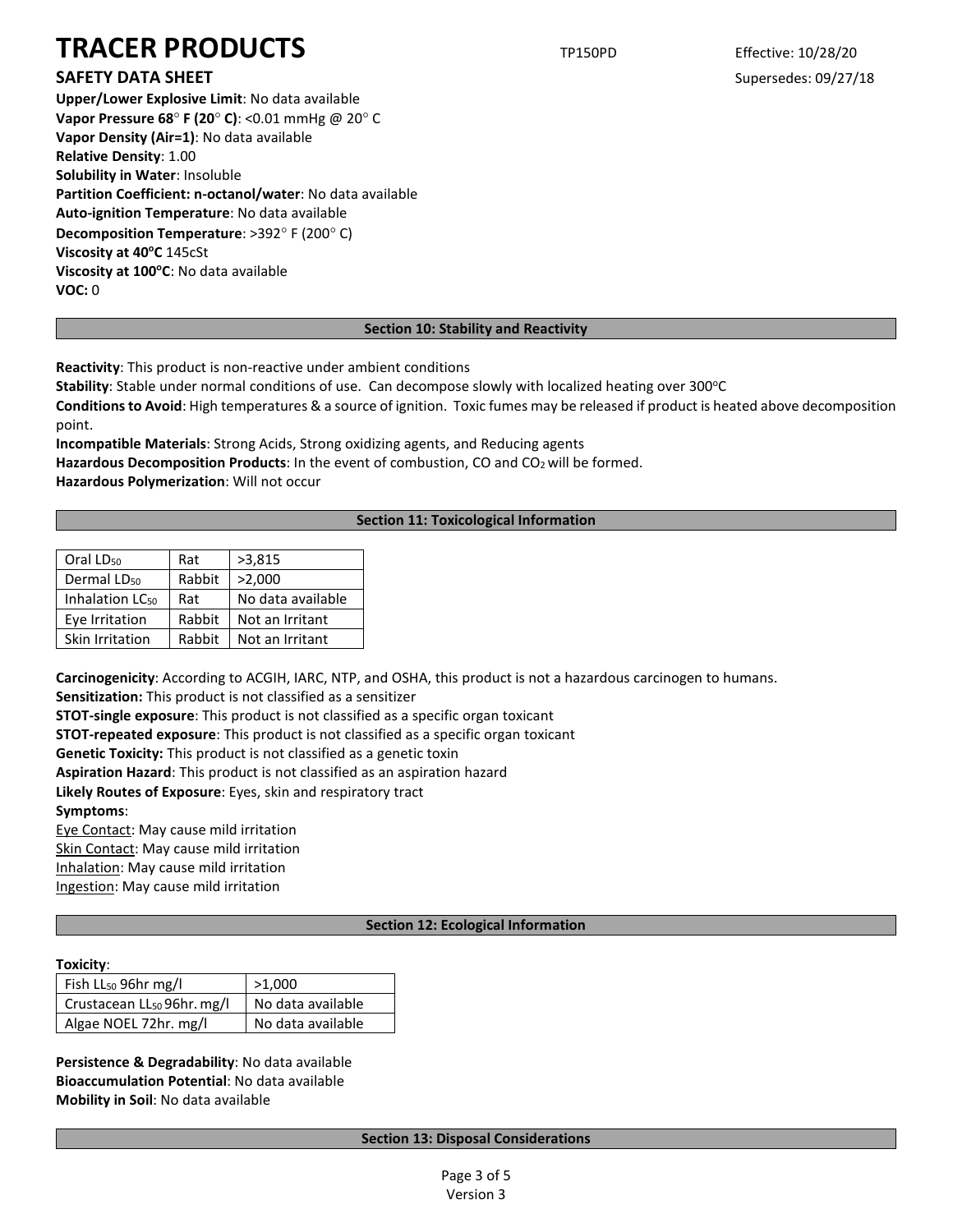# **SAFETY DATA SHEET** SUPERFOUR SUPERFOUR SUPERFOUR SUPERFOUR SUPERFOUR SUPERFOUR SUPERFOUR SUPERFOUR SUPERFOUR SUPERFOUR SUPERFOUR SUPERFOUR SUPERFOUR SUPERFOUR SUPERFOUR SUPERFOUR SUPERFOUR SUPERFOUR SUPERFOUR SUPERFOUR SU

**General Statements:** Federal regulations may apply to empty container. State and/or local regulations may be different.

**Disposal:** Recover or recycle if possible, otherwise, dispose of in accordance with all local, state, and federal regulations. Sewage disposal is discouraged

**Special Instructions:** Be sure to contact the appropriate government environmental agencies if further guidance is required. Do not remove labels from container until container is cleaned properly. Containers can be reused or disposed of by landfill or incineration if appropriate to local law. Water with cleaning agents is required

**Hazardous Waste Number:** Not a RCRA hazardous waste

# **Section 14: Transportation**

**General Comments**: This product is not classed as hazardous or regulated for transport under 49 CFR, IATA/ICAO, or IMDG **49 CFR:**

**DOT Shipping Name:** Not Regulated **DOT Label:** Not Applicable **DOT Identification No.:** Not Applicable; Nonregulated shipments by air under 49 CFR, IATA/ICAO AND IMO **UN Proper Shipping Name:** Not Applicable **Transport Hazard Class:** Not Applicable **Packing Group:** Not Applicable **Classification Code:** Not Applicable **Transport by Road/Rail (ADR/RID): Environmental Hazard:** Not Applicable **Tunnel Restriction Code:** Not Applicable **Transport by Sea (IMDG): Marine Pollutant:** Not Applicable **Environmental Hazard:** Not Applicable **Transport by Air (IATA): Special Precautions for User:** Unless otherwise specified, general measures for safe transport must be followed **Transport in Bulk:** Non-dangerous material according to transport regulations

# **Section 15: Regulatory Information**

# **Inventory Status:**

| Inventory                                                                     | <b>Status</b>                      |
|-------------------------------------------------------------------------------|------------------------------------|
| <b>U.S. TSCA Inventory</b>                                                    | Listed                             |
| <b>Canadian Domestic Substances List (DSL)</b>                                | Listed or Exempt                   |
| <b>Australian Inventory of Chemical Substances (AICS)</b>                     | One or more ingredients not listed |
| <b>European Inventory of Existing Commercial Chemical Substances (EINECS)</b> | Listed                             |
| Japan Inventory of Existing and New Substances (ENCS)                         | One or more ingredients not listed |
| <b>Korea Existing Chemical Inventory (KECI)</b>                               | One or more ingredients not listed |
| <b>China Inventory of Existing Chemical Substances (IECSC)</b>                | One or more ingredients not listed |
| <b>Philippine Inventory of Chemicals (PICCS)</b>                              | One or more ingredients not listed |

**SARA Title III Information**: This product contains no chemicals subject to the reporting requirements of Section 313 of the emergency planning and community right to know act.

**SARA - Section 302-Extremely Hazardous Substances:** No regulated ingredients. **SARA - Section 302-Reportable Quantity:** None. **SARA - Section 311/312-Hazard Categories:** Fire Hazard: No Sudden Release of Pressure Hazard: No Reactivity Hazard: No Immediate (Acute) Health Hazard: Yes Delayed (Chronic) Health Hazard: No **Section 313-Toxic Chemicals:** No regulated ingredients **State Right-To-Know:** No regulated ingredients